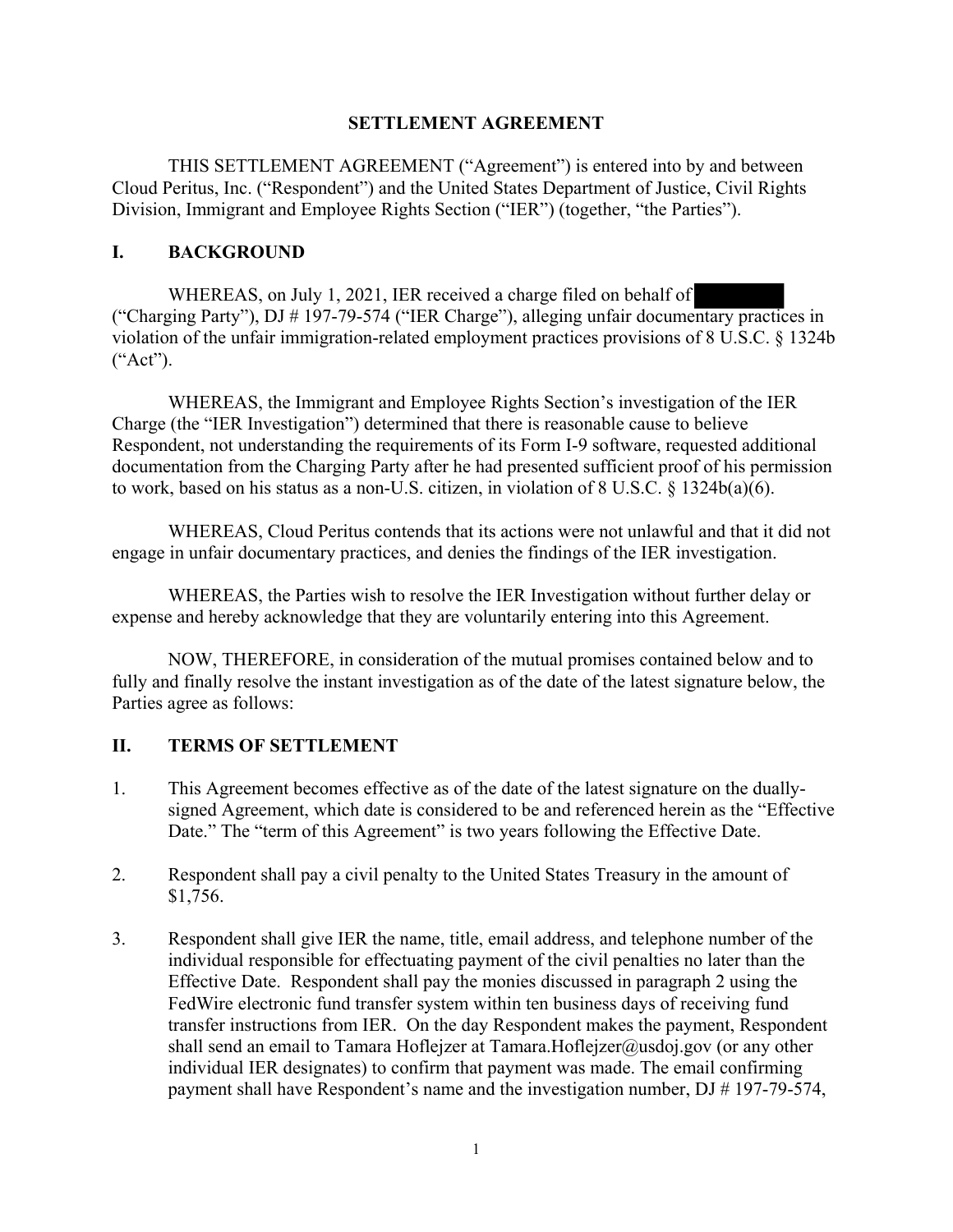in the subject line.

- 4. This Agreement resolves any and all differences between the Parties with respect to the IER Investigation through the Effective Date. IER shall not seek from Respondent any additional civil penalty or relief on behalf of itself or the Charging Party, beyond that referenced in paragraph 2, for the alleged unfair documentary practice in violation of 8 U.S.C. § 1324b(a)(6) that is the subject of the IER Investigation through the Effective Date. Further, IER shall not commence any civil enforcement proceeding against Respondent with respect to the claims included in the IER Investigation through the Effective Date. Nothing in this paragraph prevents IER from seeking to enforce the terms of this Agreement.
- 5. In accordance with 8 U.S.C. § 1324b, Respondent shall not:
	- a. discriminate on the basis of citizenship, immigration status, or national origin in violation of 8 U.S.C. § 1324b.
	- b. discriminate in the employment eligibility verification and reverification process; Respondent shall (i) honor documentation that on its face reasonably appears to be genuine, relates to the person, and satisfies the requirements of 8 U.S.C. § 1324a(b); (ii) not request more or different documents than are required by law; and (iii) permit all employees to present any document or combination of documents acceptable by law both at initial hire and during any lawful reverification of continued employment authorization.
	- c. intimidate, threaten, coerce, or retaliate against any person for his or her participation in this matter or the exercise of any right or privilege secured by 8 U.S.C. § 1324b.
- 6. Respondent shall not disclose to any employer or prospective employer of the Charging Party any information or documentation related to the Charging Party's charge filed with IER.
- 7. Respondent shall post an English and Spanish version of the IER "If You Have The Right to Work" poster ("IER Poster"), in color and measuring no smaller than 8.5" x 11", an image of which is available at https://www.justice.gov/crt/worker-information#poster, in all places where notices to employees and job applicants are normally posted. Respondent shall post the IER Poster within 14 days from the Effective Date of this Agreement and it will remain posted for two years from the Effective Date.
- 8. Throughout the term of this Agreement, Respondent shall give a copy of the most current version of the Form I-9 Lists of Acceptable Documents ("Lists") to individuals at the same time and in the same manner as Respondent gives them with the Form I-9 to complete, and shall inform those individuals of their right to choose to present any documentation that is on the Lists or is otherwise acceptable for purposes of employment eligibility verification or reverification.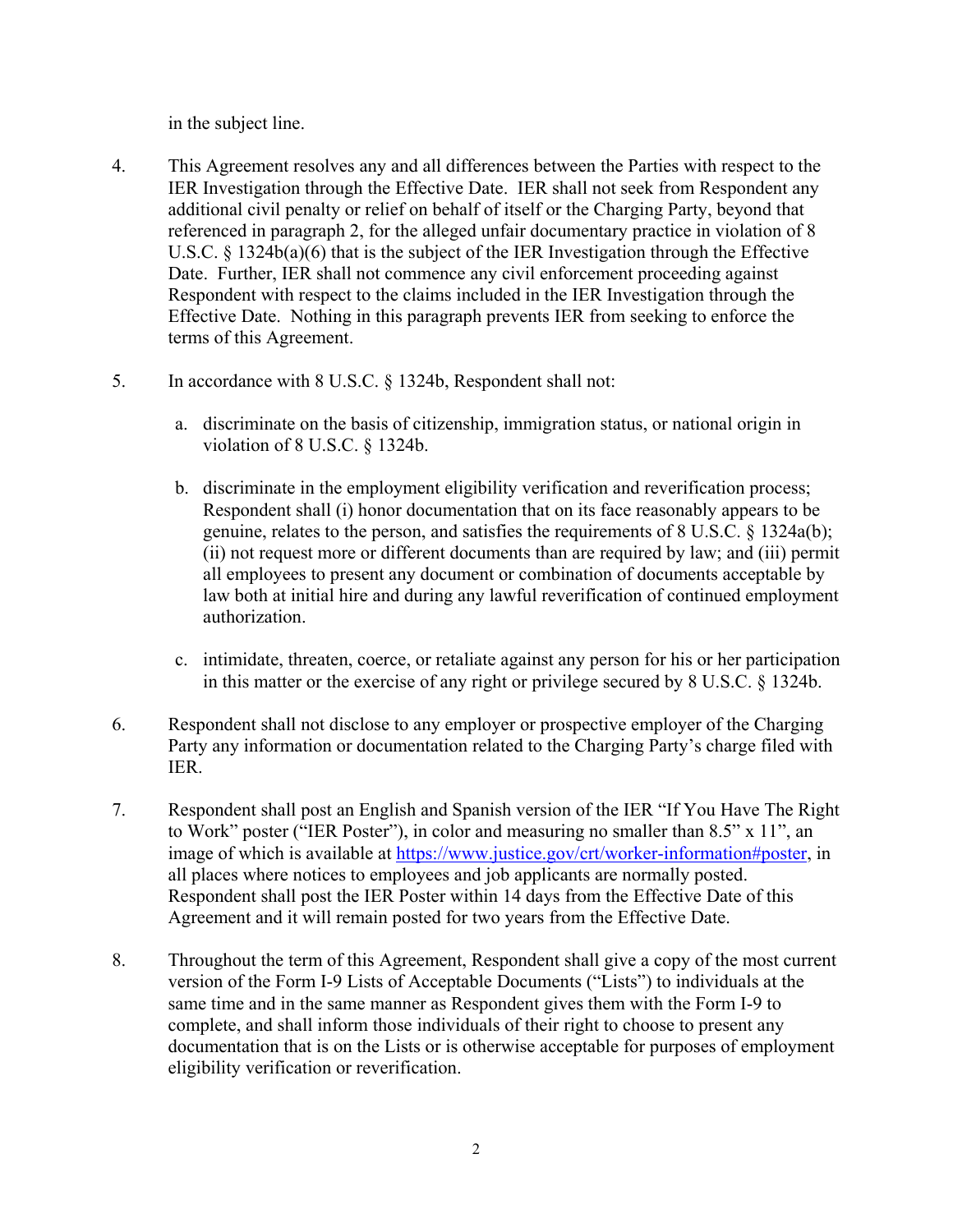- 9. During the term of this Agreement, Respondent shall ensure that all individuals who are responsible for formulating, providing training on, or implementing Respondent's hiring, firing, equal employment, and employment eligibility verification policies, including all officers, managers and employees who have any role in the employment eligibility verification process, such as completing the Form I-9 and/or using the E-Verify program (collectively called "Human Resources Personnel"), have readily available the most current version of the Form I-9, USCIS Employment Eligibility Verification Handbook for Employers (M-274) ("Handbook"), available at www.uscis.gov/I-9, and the most current USCIS E-Verify Manual (M-775) ("Manual"), available at www.uscis.gov/USCIS/Verification/E-Verify/E-Verify Native Documents/manualemployer comp.pdf. Copies of these documents and future revisions of the Form I-9, Handbook, and Manual can be obtained from the United States Citizenship and Immigration Services at www.uscis.gov.
- 10. Within 60 days of the Effective Date, Respondent shall review any existing employment policies and revise such policies, or develop and propose new policies, that relate to nondiscrimination in hiring and employment eligibility verification and reverification, including completing the Form I-9, and provide them to IER. IER shall review and approve such policies to ensure compliance with 8 U.S.C. § 1324b, and Respondent shall implement final revised policies within 15 days after IER's approval. These revised or new employment policies shall:
	- a. prohibit discrimination on the basis of citizenship or immigration status, and national origin (1) in the hiring and firing process; (2) during the Form I-9 employment eligibility verification and reverification process; and (3) in the E-Verify process, in accordance with 8 U.S.C. § 1324b;
	- b. include, as lawful and appropriate, citizenship, immigration status, and national origin as prohibited bases of discrimination; any similar Equal Employment Opportunity (EEO) statements that Respondent includes in printed or electronic materials available to the public or employees shall also include these prohibited bases of discrimination;
	- c. refer applicants and employees who complain, formally or informally, of discrimination in the hiring, firing, or Form I-9 employment eligibility verification and reverification process immediately to the Immigrant and Employee Rights Section by directing the affected individual to the IER Poster and IER's worker hotline and website, and advise the affected individual of his or her right to file a charge of discrimination with the Immigrant and Employee Rights Section; and
	- d. prohibit any reprisal action against an employee for having opposed any employment practice made unlawful by 8 U.S.C. § 1324b, or for filing any charge, or participating in a lawful manner in any investigation or action under 8 U.S.C. § 1324b.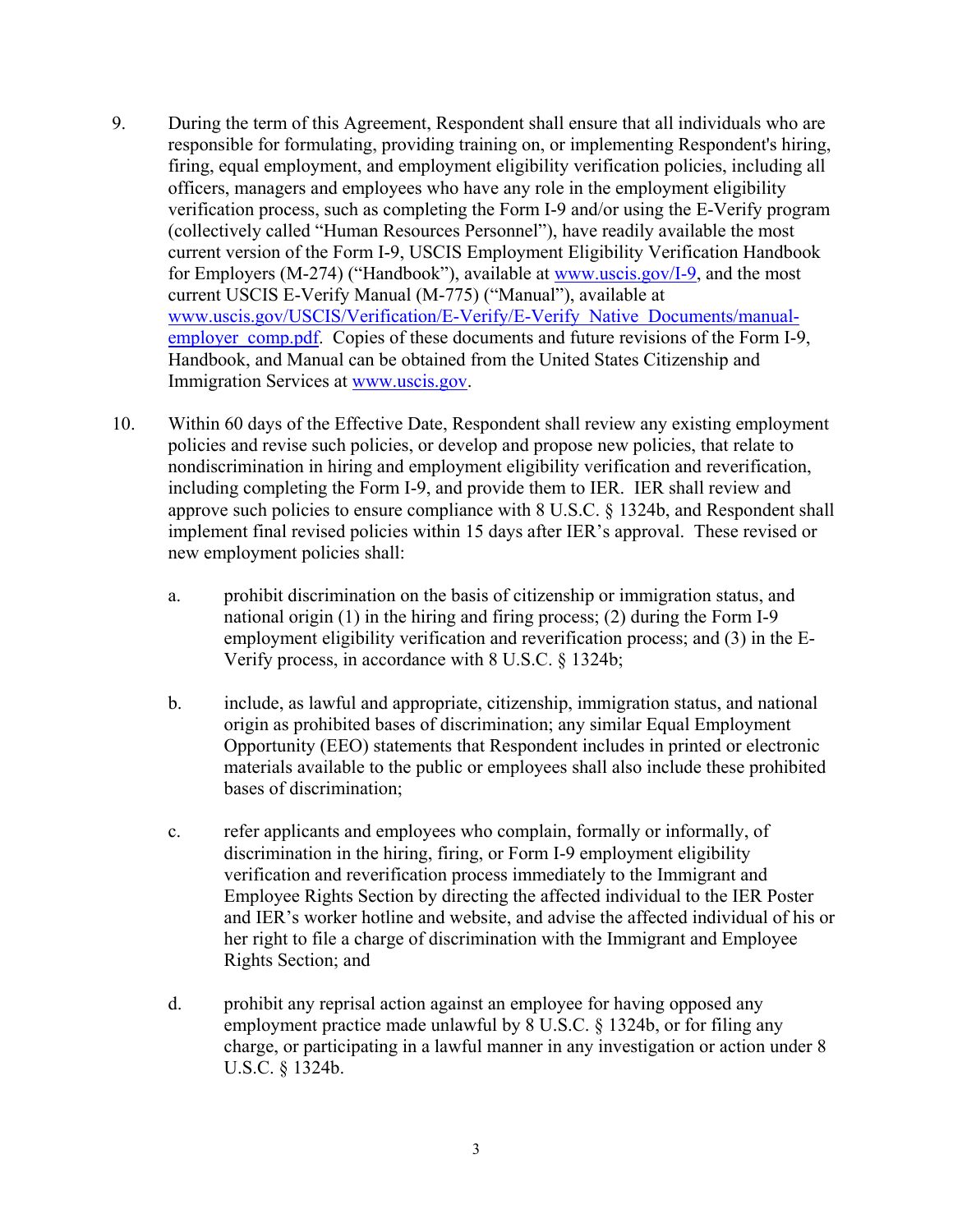- 11. During the term of this Agreement, Respondent shall provide any revisions to employment policies relating to nondiscrimination on the basis of citizenship, immigration status, or national origin to IER for approval at least 30 days prior to the proposed effective date of such new or revised policies.
- 12. Within 90 days of the Effective Date, Respondent's Chief Executive Officer and all Human Resources Personnel shall participate in a training on 8 U.S.C. § 1324b, the appropriate use of E-Verify (if Respondent at any point during the term of this Agreement participates in E-Verify), and the employment eligibility verification and reverification process as it relates to discrimination on the basis of citizenship, immigration status, or national origin.
	- a. The training shall consist of viewing the IER Employer/HR Representative webinar presentation, and participants shall register at https://www.justice.gov/crt/webinars.
	- b. All Human Resources Personnel will be paid their normal rate of pay for their time spent during the training, and the training will occur during the normally scheduled workday and work hours. Respondent shall bear all costs associated with these training sessions.
	- c. During the term of this Agreement, all new Human Resources Personnel hired or promoted after the training described in this paragraph has been conducted, shall attend an IER Employer/HR webinar within 60 days of hire or promotion.
	- d. Respondent shall confirm attendance of each trainee at each training session via email to Tamara Hoflejzer at Tamara.Hoflejzer@usdoj.gov within 10 days of each training session. The emails transmitting attendance records shall have Respondent's name and the investigation number, DJ # 197-79-574, in the subject line.
	- 13. Within 90 days of the Effective Date, all Human Resources Personnel and any authorized individuals who transmit Form I-9 information to E-Verify shall register for email updates from USCIS on the following topics by visiting https://public.govdelivery.com/accounts/USDHSCISEVERIFY/subscriber/new:
		- a. Federal Register Announcements;
		- b. E-Verify updates;
		- c. Temporary Protected Status; and
		- d. I-9 Central.
- 14. During the term of this Agreement, IER reserves the right to make such reasonable inquiries as it, in its discretion, believes necessary or appropriate to assess Respondent's compliance with this Agreement, including but not limited to, requiring written reports from Respondent concerning its compliance; inspecting Respondent's premises; interviewing Respondent's employees, officials or other persons; and requesting copies of Respondent's documents. At IER's discretion, Respondent shall provide such documents in Excel or .csv format unless the Parties agree otherwise.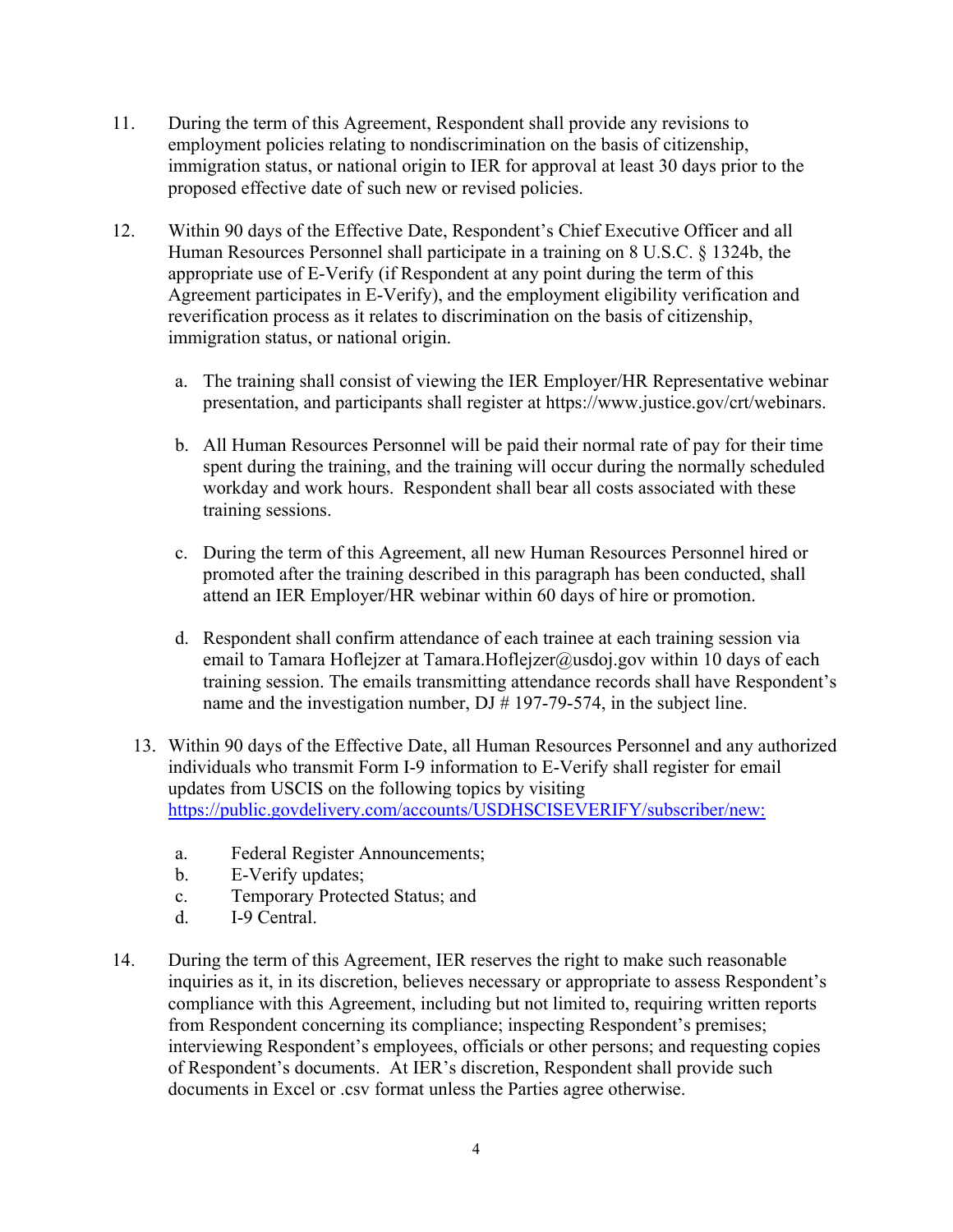- 15. If IER has reason to believe that Respondent is in violation of any provision of this Agreement during the term of this Agreement, IER may, in its sole discretion, notify Respondent of the purported violation without opening an investigation. Upon such notification, Respondent shall have 15 days to provide an explanation regarding the purported violation. If Respondent's explanation does not satisfy IER's concern, Respondent will have 30 days from the date of IER's notification of dissatisfaction with Respondent's explanation to cure the purported violation to IER's satisfaction before IER deems Respondent to be in violation of this Agreement.
- 16. Every four months during the term of this Agreement, starting within 60 days of the Effective Date, Respondent shall provide IER with all Forms I-9 where Respondent completed Section 2 or Section 3 within the previous four-month period.
- 17. Nothing in this Agreement limits IER's right to inspect Respondent's Forms I-9 within three business days pursuant to 8 C.F.R. § 274a.2(b)(2)ii. Respondent shall, at IER's discretion, provide data field from such documents in Excel spreadsheet format unless requested otherwise.
- 18. This Agreement does not affect the right of any individual to file a charge under the Act alleging an unfair immigration-related employment practice against Respondent, IER's authority to investigate Respondent or file a complaint on behalf of any such individual, or IER's authority to conduct an independent investigation of Respondent's employment practices occurring after the Effective Date or outside of the scope of the IER Investigation.

#### **III. ADDITIONAL TERMS OF SETTLEMENT**

- 19. This Agreement sets forth the entire agreement between the Parties and fully supersedes any and all prior agreements or understandings between the Parties pertaining to the IER Investigation. This Agreement is governed by the laws of the United States. This Agreement shall be deemed to have been drafted by both Parties and shall not be construed against any one party in the event of a subsequent dispute concerning the terms of the Agreement. The Parties agree that the paragraphs set forth in Part II of this Agreement (entitled "Terms of Settlement") are material terms, without waiver of either Party's right to argue that other terms in the Agreement are material.
- 20. The United States District Court for the Eastern District of Virginia shall be the preferred venue for enforcement of any claims over which that court has subject matter jurisdiction. Otherwise, a party must bring any claim or counterclaim to enforce the agreement in a court of competent jurisdiction. This provision does not constitute a waiver of sovereign immunity or any other defense the United States might have against a claim for enforcement or counterclaims asserted against it.
- 21. In accordance with rules and precedent determining the standard for implementing or maintaining a litigation hold, the Parties agree that, as of the Effective Date, litigation